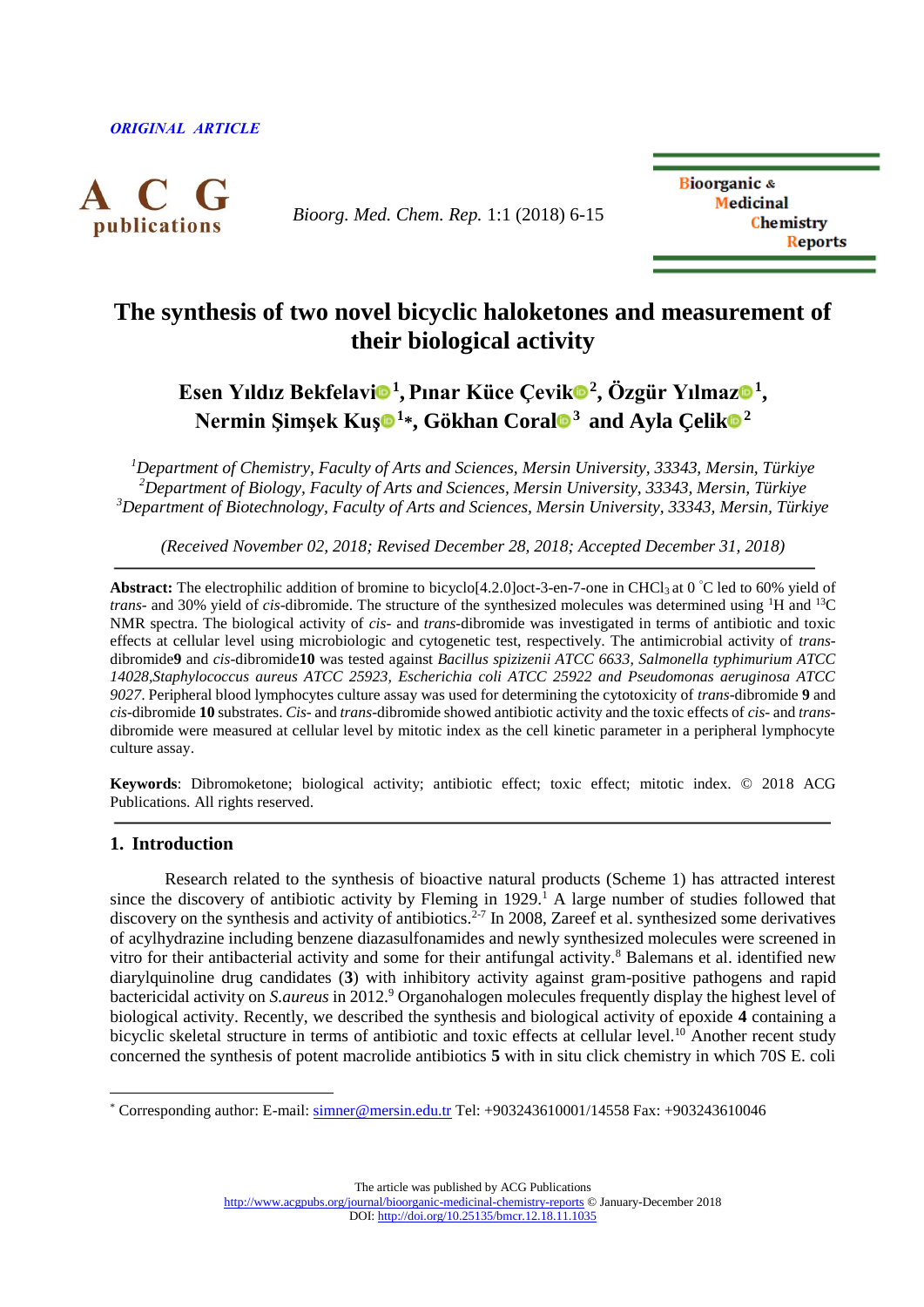ribosomes and 50S ribosomal subunits were employed as platforms by Glassford et al.<sup>11</sup> MI is commonly used as the cell kinetic parameter in many studies.<sup>12-18</sup> It is considered as a parameter used in the measurement of biologic activities of the substances synthesized in many chemical synthesis studies.<sup>10,19</sup>

In this study, we aimed to synthesize the brominated molecules and investigate the activity of the synthesized molecules.



**Scheme 1.** Some of the biologically active molecules

# **2. Experimental**

#### *2.1. Materials and apparatus*

RPMI 1640, Fetal Calf serum and phytohemagglutinin were purchased from Gibco. Mitomycin C was used as positive control for lymphocytes assay and purchased from Sigma. Other chemicals or solvents used in this study were of cell culture, HPLC, or analytical grade. Melting points were determined with a Mettler Toledo MP90 melting point system and were not corrected. Infrared spectra was recorded on a Perkin Elmer Win First® Satellite. The <sup>1</sup>H and <sup>13</sup>C NMR spectra were recorded on a Bruker Ultrashield Plus Biospin GmbH 400 MHz spectrometer. Column chromatography was performed on silica gel (Kiesel 60, 230-400 mesh, Merck). TLC was carried out on Merck 0.2 mm silica gel 60  $F<sub>254</sub>$  analytical aluminum plates. All substances reported in this paper were in racemic form.

#### *2.2. Chemistry*

*2.2.1. Ketene Addition Reaction of 1,4-cyclohexadiene (6):* To a magnetically stirred solution of 1,4 cyclohexadien (**6**) (62.5 mmol, 5 g) in anhydrous diethyl ether (250 mL) at room temperature in a 1-L threenecked flask equipped with a condenser, addition funnel, and nitrogen atmosphere was added Zn-Cu (125 mmol, 8.15 g). The suspension was stirred under  $N_2$  and with a solution of trichloroacetyl chloride (62.5) mmol, 11.35 g) and phosphoryl trichloride (62.5 mmol, 9.58 g) in diethyl ether (50 mL). The mixture was stirred for 24 h at room temperature. After the mixture was filtered on Celite, the ethereal solution was washed with saturated NaHCO<sub>3</sub> and dried with MgSO<sub>4</sub>.<sup>20</sup> Chromatography of the residue on 50 g of silica gel eluting with diethyl ether/hexane (3:7) afforded dichlorobicyclic ketone **7** (87%, 54.4 mmol, 10.4 g) as a colorless liquid.

*8,8-dichlorobicyclo[4.2.0]oct-3-en-7-one (7)***:** Yield 87%. Colorless liquid, IR (cm-1 ) 2983, 1804, 1735, 1445, 1372, 1237, 1044, <sup>1</sup>H (400 MHz, CDCl3): δ 5.8 (m, 2H), 3.98 (ddd, *J*= 10.6, 6.8, 2.4 Hz, 1H), 3.2 ppm (ddd, *J*= 8 Hz, 2 Hz, 1H), 2.6-2 (m, 4H), <sup>13</sup>C (100 MHz, CDCl<sub>3</sub>): 198.3, 127.3, 126.4, 53.7, 45.2, 23.1, 21.3.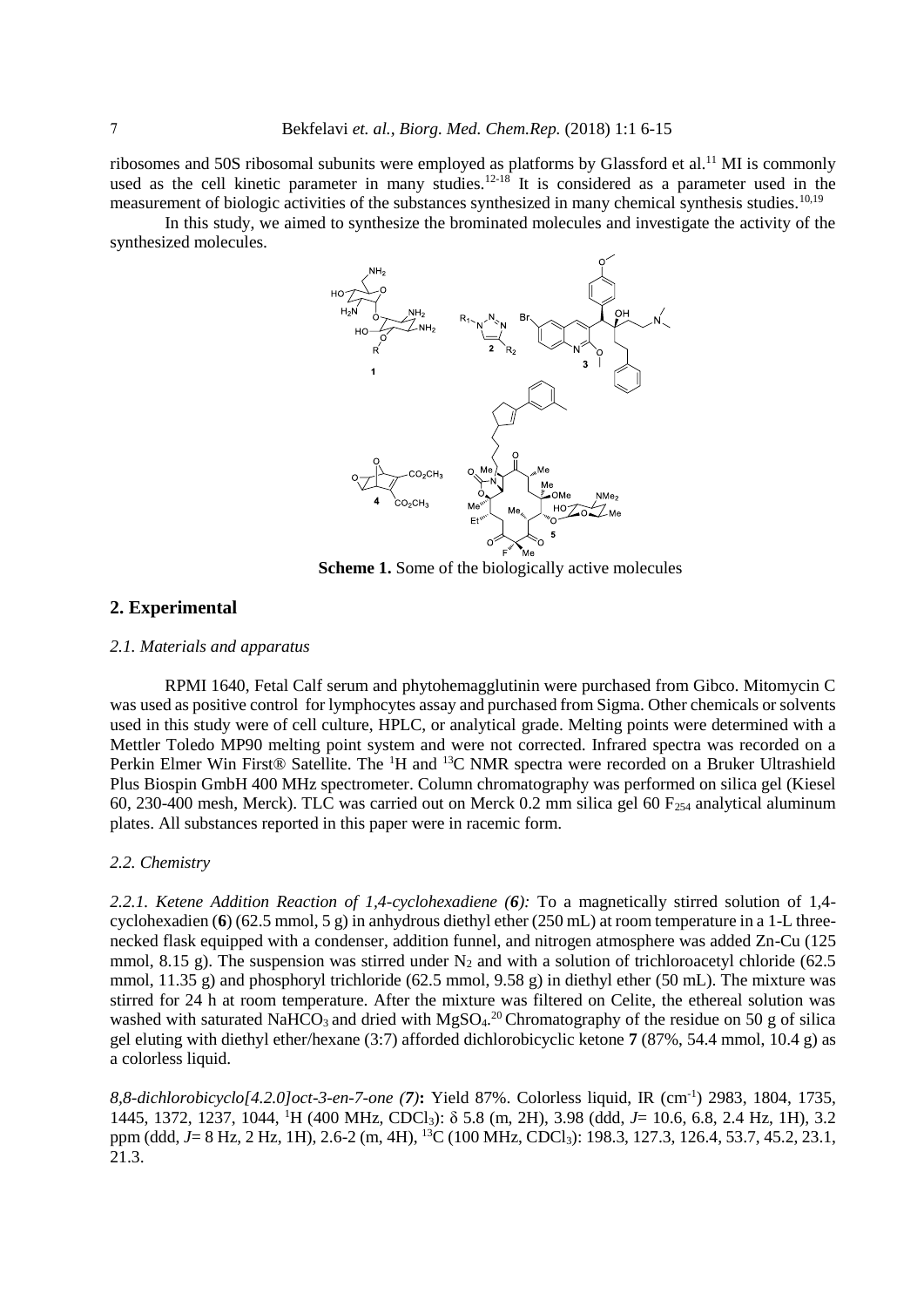#### The synthesis of the novel bicyclic haloketones 8

*2.2.2. Reduction of 8,8-dichlorobicyclo[4.2.0]oct-3-en-7-one(7):* To a vigorously stirring suspension of Zn (168.4 mmol, 11 g) in 150 mL of glacial acetic acid at room temperature, was added dropwise a solution of dichlorobicyclic ketone **7** (42.11 mmol, 8 g) in 50 mL of acetic acid. After addition was complete, the temperature was raised to and maintained at 100  $^{\circ}$ C for 20 h. The reaction mixture was cooled and treated with diethyl ether, and the zinc residue was filtered. The ethereal layer was washed with water and a saturated solution of sodium bicarbonate to remove acetic acid and then it was dried with MgSO<sub>4</sub>. The solvent was removed in an evaporator. Chromatography of the residue on 50 g of silica gel eluting with diethyl ether/hexane (1:1) afforded bicyclic ketone **8** (95%, 40 mol, 4.88 g) as a pale yellow viscous oil.<sup>20</sup>

*Bicyclo[4.2.0]oct-3-en-7-one (8):* Yield 95%. Pale yellow viscous oil; IR (cm-1 ) 2950, 1788, 1654, 1420, 1248, 1166. <sup>1</sup>H NMR (CDCl3, 400 MHz): δ 5.8 (m, 2H, H<sup>3</sup> and H4), 3.45 (m, 1H, H6), 2.55 (m, H1), 2.4-2.2 (m, 4H, H2, H5),<sup>13</sup>C NMR (CDCl3, 100 MHz): δ 213.2, 127.4, 126.5, 56.6, 52.1, 26.5, 22.1, 21.8.

*2.2.3. Bromination of bicyclo[4.2.0]oct-3-en-7-one (8):* To a magnetically stirred solution of bicyclic ketone **8** (32.8 mmol, 4 g) in 20 mL of dry chloroform cooled to 25 °C was added dropwise a solution of bromine (39.4 mmol, 6.3 g) in 5 mL of chloroform for 10 min. After stirring for 5 minutes at 25 °C, the solution was slowly warmed to room temperature.<sup>21</sup> After removal of the solvent under reduced pressure, the oily residue was chromatographed over silica gel (20 g) with carbon tetrachloride as the eluent to giveof *trans*-dibromide **9** (60%, 18.4 mmol, 5.18 g) and *cis*-dibromide **10** (30%, 12.8 mmol, 3.6 g) as a pale yellow viscous oil.

*trans-3,4-Dibromobicyclo[4.2.0]octan-7-one (9):* Yield 60%. Pale yellow viscous oil; IR (cm-1 ) 2922, 1779, 1424, 1359, 1316, 1248, 1167, 1089, 1050, 1007, 970, <sup>1</sup>H NMR (CDCl3, 400 MHz): δ 4.54 (1H, m, H<sub>3</sub>), 4.48 (1H, m, H<sub>4</sub>), 3.27 (2H, m, H<sub>6</sub> and H<sub>8a</sub>), 2.73 (1H, m, H<sub>1</sub>), 2.62 (1H, m, H<sub>8b</sub>), 1.35 (3H, m, H<sub>5a</sub>, H<sub>5b</sub>) and H<sub>2b</sub>), 2.35 (1H, ddd, *J*= 15.5, 9.84, 2.79 Hz, H<sub>2a</sub>), <sup>13</sup>C NMR(CDCl<sub>3</sub>, 100 MHz): δ 207.4 (C=O), 52.99 (CH), 51.9 (CH2), 50.1 (CH), 48.3 (CH), 31.5 (CH2), 26.2 (CH2), 19.7 (CH); GCMS *m/z* 239.9, (M<sup>+</sup> , -Br), 159.0, (M<sup>+</sup>, -Br), 79.1. Anal. Calcd. For C<sub>8</sub>H<sub>10</sub>Br<sub>2</sub>O: C, 34.08, H, 3.57%. Found: C, 34.11, H, 3.59%.

*cis-3,4-Dibromobicyclo[4.2.0]octan-7-one (10):* Yield 30%.Pale yellow viscous oil; IR (cm-1 ) 2931, 1774, 1435, 1400, 1338, 1209, 1170, 1097, 1067, 1023, 957. <sup>1</sup>H NMR (CDCl3, 400 MHz): δ 4.22 (2H, m, H3 and H<sub>4</sub>), 3.41 (1H, m, H<sub>6</sub>), 3.16 (1H, ddd, *J* = 16.7, 8.8, 3.1 Hz, H<sub>8a</sub>), 2.84 (2H, m, H<sub>2a</sub> and H<sub>8b</sub>), 2.69 (1H, dt, *J*= 15.1, 3.7 Hz, H<sub>5a</sub>), 2.61 (1H, m, H<sub>1</sub>), 2.09 (1H, dt, *J*= 15.1, 8.8 Hz, H<sub>5b</sub>), 1.84 (1H, m, H<sub>2b</sub>), <sup>13</sup>C NMR (CDCl3, 100 MHz): *δ* 206.4 (C=O), 55.7 (CH), 52.4 (CH2), 52.3 (2 CH), 37.5 (CH2), 29.9 (CH2), 22.5 (CH). GCMS  $m/z$  239.9, (M<sup>+</sup>, -Br), 159.0, (M<sup>+</sup>, -Br), Calcd. For C<sub>8</sub>H<sub>10</sub>Br<sub>2</sub>O: C, 34.08, H, 3.57%. Found: C, 34.13, H, 3.55%.

#### *2.3. Antimicrobial assay*

The antimicrobial activity of *trans*-dibromide **9** and *cis*-dibromide **10** was tested against *Bacillus spizizenii ATCC 6633, Salmonella typhimurium ATCC 14028, Staphylococcus aureus ATCC 25923, Escherichia coli ATCC 25922 and Pseudomonas aeruginosa ATCC 9027*.

# *2.3.1. Preparation of microbial cultures and for antimicrobial activity test of cis- and trans-3,4 dibromobicyclo[4.2.0]octan-7-one*

Disc diffusion method was performed according to the standard method by Bauer et al. to assess the presence of antibacterial activities of the test compounds [22]. The antimicrobial activity of *trans*dibromide **9** and *cis*-dibromide **10** was tested against *S. typhimurium ATCC 14028, P. aeruginosa ATCC 9027, B. spizizenii ATCC6633, E. coli ATCC 25922, and S. aureus ATCC 25923*. The bacteria strains were incubated in LBbroth (Difco). Temperature conditions set to 37 °C and incubation time was set to 24 hours. In accordance with the agar disc diffusion method, the bacteria were inoculated on Mueller-Hinton Agar (Merck). Test samples were dissolved using ethanol (96%). 10 µL was added to empty discs (6 mm)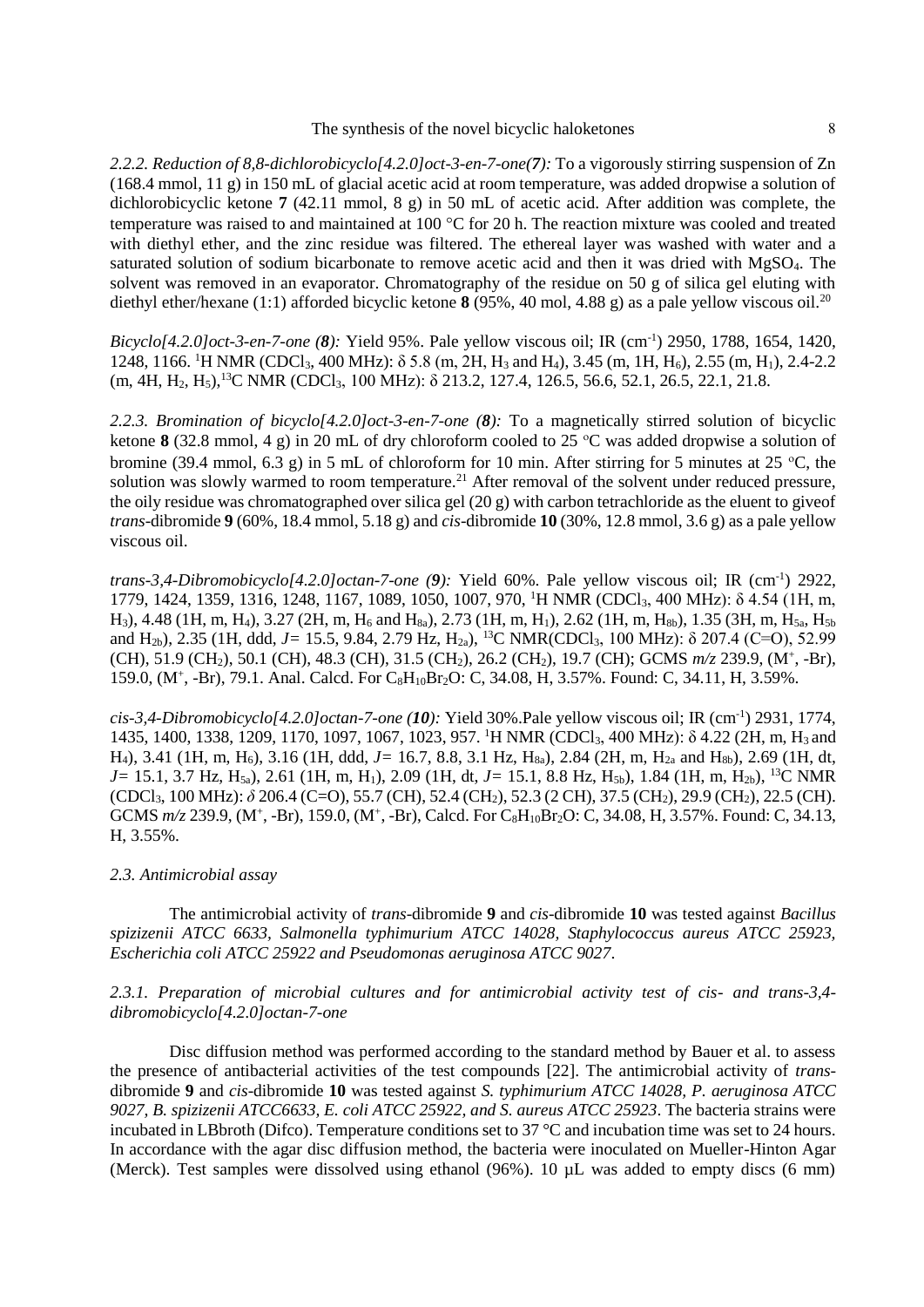(Bioanalyse) from each test solution and incubated for 10 minute. After that, the discs were were placed on the surface of the agar and then incubated for 24 hours. Ethanol absorbed discs were used for solvent control. The inhibition zones on the plates were measured in mm using tobramycin (10 µg) (Bioanalyse) as standard drug.

## *2.3.2. Time-kill Assay*

The time-kill test was carried out using the macrodilution technique in accordance with the NCCLS standard and was performed in broth culture containing test substances which final concentration of 0,25x MIC, 1x MIC,  $2x$ MIC, Tobramycin (10  $\mu$ g/mL) and growth control.<sup>23</sup> 30 ml broths were inoculated to give a final inoculum of 105 cfu/mL which adjusted to 0,5 McFarland turbidity standard and diluted 1/100 with 0,85% sodium chlorid solution. Broths were incubated at 36°C with shaking and samples from broth were taken for varied time intervals (0, 2, 4, 6, 8, 10, 12 and 24 h) and plated nutrient agar (Merck). Viable counts were read manually after 24 h incubation. All antimicrobial activity tests were conducted in triplicate.

# *2.4. Eukaryotic system assay/ Lymphocyte cultures in peripheral blood lymphocytes and mitotic index*

Peripheral blood lymphocytes culture assay was used for determining the cytotoxicity of *trans*dibromide **9** and *cis*-dibromide **10** substrates. In vitro analysis was performed in human blood lymphocytes from three donors at four concentrations of each substrate (150 µg/mL, 200 µg/mL, 250 µg/mL and 300 µg/mL). The cytotoxicity of the substrates were evaluated by using mitotic index (MI), the parameter of cytotoxicity in human peripheral blood lymphocyte cultures.

The study was performed using blood samples from three healthy non-smoking male donors, aged 26, 24 and 25 years. In the three donors, the results of clinical routine laboratory analyses were within the normal ranges, and the absence of exposure to known genotoxicants was assumed. Lymphocyte cultures were prepared according to the technique described by Moorhead et al. with slight modifications.<sup>16</sup> Heparinized whole blood (1 mL) was added to 6 mL of RPMI 1640 medium (Gibco, USA), supplemented with 20 % fetal calf serum (Gibco, USA), 0.1 % mL phytohemagglutinin (Gibco, USA), and antibiotics (10,000 µg/mL penicillin and 10,000 IU/mL streptomycin). Lymphocytes were cultured for 72 h, and metaphases were blocked during the last 1.5 h with colcemid at a final concentration of 0.2 µg/mL. Mitomycin C (2  $\mu$ g/mL) was used as positive control. The cells were harvested by replacing the culture medium with KCl (0.075 M) in which cells were incubated for 20 min at 37 °C. The cells were fixed in Carnoy's fixative (methanol:acetic acid, 3:1 v:v) five times, and the slides were kept at room temperature overnight. The air-dried slides were stained with 5 % Giemsa stain.

#### *2.4.1. Microscopic evaluation*

The MI was calculated as the proportion of metaphases among the total cell population by counting 1,000 cells for each dose treatment.

#### *2.4.2. Statistical evaluation*

The data were compared using one-way variance analysis. Statistical analysis was performed using SPSS for Windows 21.0 Post hoc analysis was performed using the least significant difference (LSD) test.

### **3. Results and discussion**

Ketene cyclo addition reactions are reactions of diene of ketenes with unsaturated compounds to provide four-membered rings (Scheme 2).<sup>24,25</sup> The addition of dichloroketene to 1,4-cyclohexadiene (6) was reported by Liotta et al., (1987), Davis et al., (1996) and Kishali et al., (2011).<sup>20,26,27</sup> Bicyclic ketone **8** was obtained from elimination with Zn-Cu in acetic acid.<sup>20,25</sup> The <sup>1</sup>H and <sup>13</sup>C NMR spectra are in good agreement with addition product **7** and bicyclic ketone **8**. Later, *trans*- and *cis-*dibromide (**9**, **10**) were obtained at 0  $\degree$ C and 25  $\degree$ C as a result of the bromination of bicyclic ketone **8** which were separated by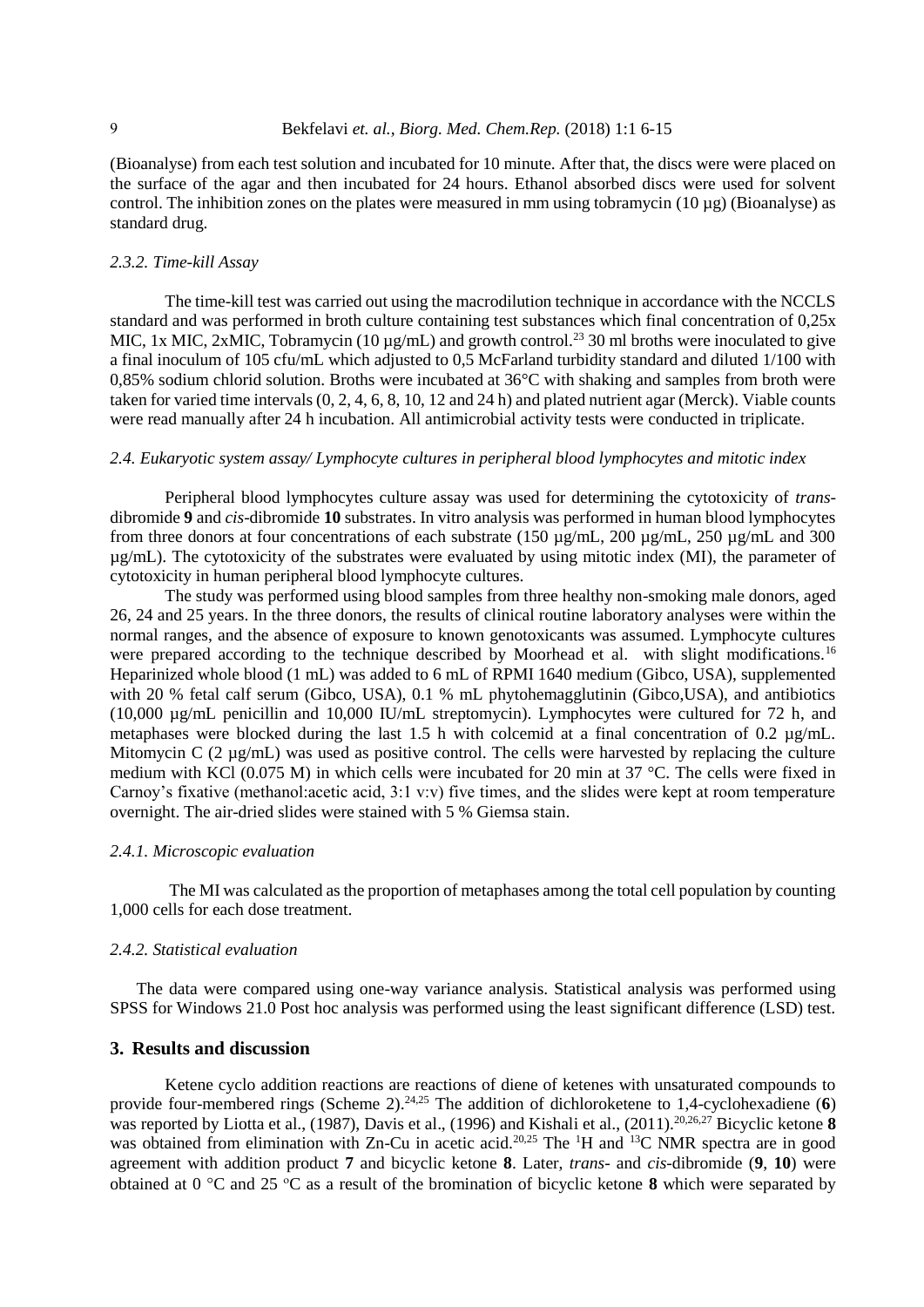column chromatography.<sup>21</sup> *Trans*-Isomer **9** (Rf= 0.95) has a larger Rf value than *cis*-isomer **10** (Rf= 0.83) [hexane/ ethyl acetate mixture (9:1)]. *trans*-Dibromide **9** was formed as the major product with 60% yield. The absorption bands at  $1779 \text{cm}^{-1}$  (9) and  $1774 \text{cm}^{-1}$  (10) in the FT-IR spectra confirmed the cyclobutanone ring in the structure. In *trans*-dibromide **9**, H<sup>4</sup> and H<sup>6</sup> are in *trans* position relative to each other. The chemical shifts of H5a and H5b are close together (2.60 and 2.44 ppm). In *cis-*dibromide **10**, bromine and oxygen shifted the chemical shift of  $H_{5a}$  in the downward direction in NMR. Therefore, the chemical shifts of  $H_{5a}$  and  $H_{5b}$  are very far from each other (2.68 and 2.09 ppm). In molecule **9**, bromine atom bound to  $C_4$ and cyclobutanone rings are in the same space since there is w-interaction; but bromine atom bound to  $C_3$ and cyclobutanone rings are in the different space since there is no w-interaction. In molecule 10, C<sub>3</sub> and  $C_4$  protons did not give w-interaction with  $C_1$  and  $C_6$  protons. This shows that the bromines are *cis*-position according to each other and in the *trans*-position with the cyclobutanone ring. It showed that *cis*-dibromide **10** occurred over radicalic mechanism in this reaction.



**Scheme 2.** Ketene addition to 1,4-cyclohexadiene (**6**) and the bromination reaction of bicyclic ketone **8**

#### 3.1. *The antimicrobial activity of trans- and cis-3,4-dibromobicyclo[4.2.0]octan-7-one (9 and 10)*

Inhibition zones were measured in mm compared with tobramycin (10 µg) (Bioanalyse) as standard drug (Table 1 and 2). The Minimal inhibitory concentration (MIC) of the test solution of *trans*-dibromide **9** and *cis*-dibromide **10** were detected using Macrodilution test method. The tubes contained LB medium, ranging from 50 to 300  $\mu$ g/mL. The macrobroth dilutions were incubated for 24 h at 37 °C and spectrophotometrically measured (OD 600 nm) to verify the presence or absence of growth (Fig.1 and 2). Only the *Staphylococcus aureus* strain was susceptible to the tested compound and MIC values of *trans*dibromide **9** and *cis*-dibromide **10** for 150 and 200 µg/mL were obtained, respectively.

| Bacteria       | Test $(mm)$ 9            |             |                        |             |             | Controls                 |                         |               |  |
|----------------|--------------------------|-------------|------------------------|-------------|-------------|--------------------------|-------------------------|---------------|--|
|                | $50 \mu g$               | $100 \mu$ g | $150 \,\mathrm{\mu g}$ | $200 \mu g$ | $250 \mu g$ | $300 \mu g$              | Tobramycin $(10 \mu g)$ | Ethanol (96%) |  |
| S. aureus      |                          | 7.7         | 9.9                    | 10.5        | 11.5        | 12.7                     | 17.9                    |               |  |
| B.spizizenii   |                          |             |                        |             |             | $\overline{\phantom{a}}$ | 23.1                    |               |  |
| E.coli         |                          |             |                        |             |             | $\overline{\phantom{a}}$ | 11.05                   |               |  |
| P. aeruginosa  | $\overline{\phantom{0}}$ |             |                        | ۰           |             | $\overline{\phantom{a}}$ | 25.85                   |               |  |
| S. typhimurium | $\overline{\phantom{0}}$ |             |                        |             |             | $\overline{\phantom{a}}$ | 17.18                   |               |  |

**Table 1.** Inhibitory effects of *trans*-dibromide **9** on the tested bacterial strains.

Radii of the inhibition zones on the plates were measured in mm. Tobramycin was used as standard drug for antibacterial activity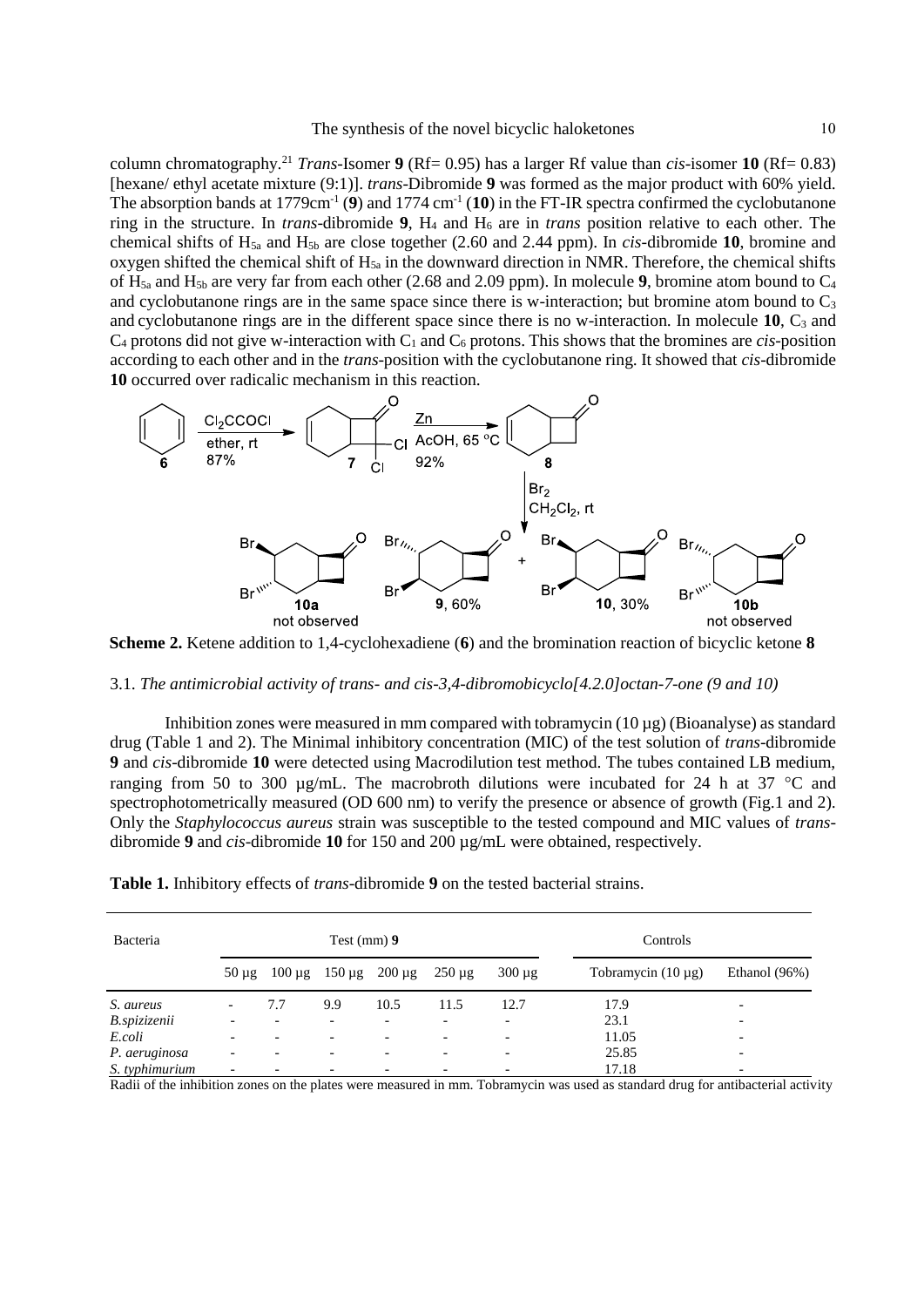

**Figure 1.** Effects of different concentrations of *trans*-dibromide **9** on the bacterial strain (*S. aureus*) tested.

| Bacteria            | Test $(mm)$ 10           |             |                          |                          |                          | Controls                 |                         |                          |  |
|---------------------|--------------------------|-------------|--------------------------|--------------------------|--------------------------|--------------------------|-------------------------|--------------------------|--|
|                     | $50 \mu$ g               | $100 \mu$ g | $150 \mu g$              | $200 \,\mathrm{\mu g}$   | $250 \mu g$              | $300 \mu g$              | Tobramycin $(10 \mu g)$ | Ethanol $(96%)$          |  |
| S. aureus           | 9.4                      | 11.3        | 13.5                     | 14.9                     | 16.1                     | 18.1                     | 18.7                    | $\overline{\phantom{0}}$ |  |
| Bacillus spizizenii | $\overline{\phantom{a}}$ |             |                          |                          |                          | $\overline{\phantom{a}}$ | 23.1                    |                          |  |
| E.coli              | $\overline{\phantom{0}}$ |             | $\overline{\phantom{0}}$ | $\overline{\phantom{a}}$ | $\overline{\phantom{0}}$ | $\overline{\phantom{a}}$ | 11.05                   | $\overline{\phantom{0}}$ |  |
| P. aeruginosa       | $\overline{\phantom{0}}$ |             |                          |                          |                          | $\overline{\phantom{0}}$ | 25.85                   |                          |  |
| S. typhimurium      | $\overline{\phantom{0}}$ |             |                          | $\overline{\phantom{a}}$ |                          | $\overline{\phantom{a}}$ | 17.18                   | $\overline{\phantom{0}}$ |  |

**Table 2.** Inhibitory effects of *cis*-dibromide **10** on the tested bacterial strains.

Radii of the inhibition zones on the plates were measured in mm. Tobramycin was used as standard drug for antibacterial activity



**Figure 2.** Effects of different concentrations of *cis*-dibromide **10** on the bacterial strain (*S. aureus*) q tested.

# *3.2. Time-Kill Assay*

The time–kill curves of *trans*-dibromide 9 and *cis*-dibromide 10 against the *S. aureus* are shown in Figure 3 and 4. A bactericidal effect was defined as a ≥3 log10 cfu/mL decrease compared with the initial inoculum after 24 h of incubation.<sup>28</sup> *Trans*–dibromide **9** and *cis*-dibromide **10** showed no bactericidal effect at a concentration of 0.25xMIC. While concentration of 1xMIC *trans*-dibromide **9** reduced the amount of bacteria by less than 3 log10 CFU/ml-1, 2x MIC concentration reduced the amount of bacteria by more than 3 log10 CFU/ml-1 within 6 hours when compared to the growth control. Also, the concentration of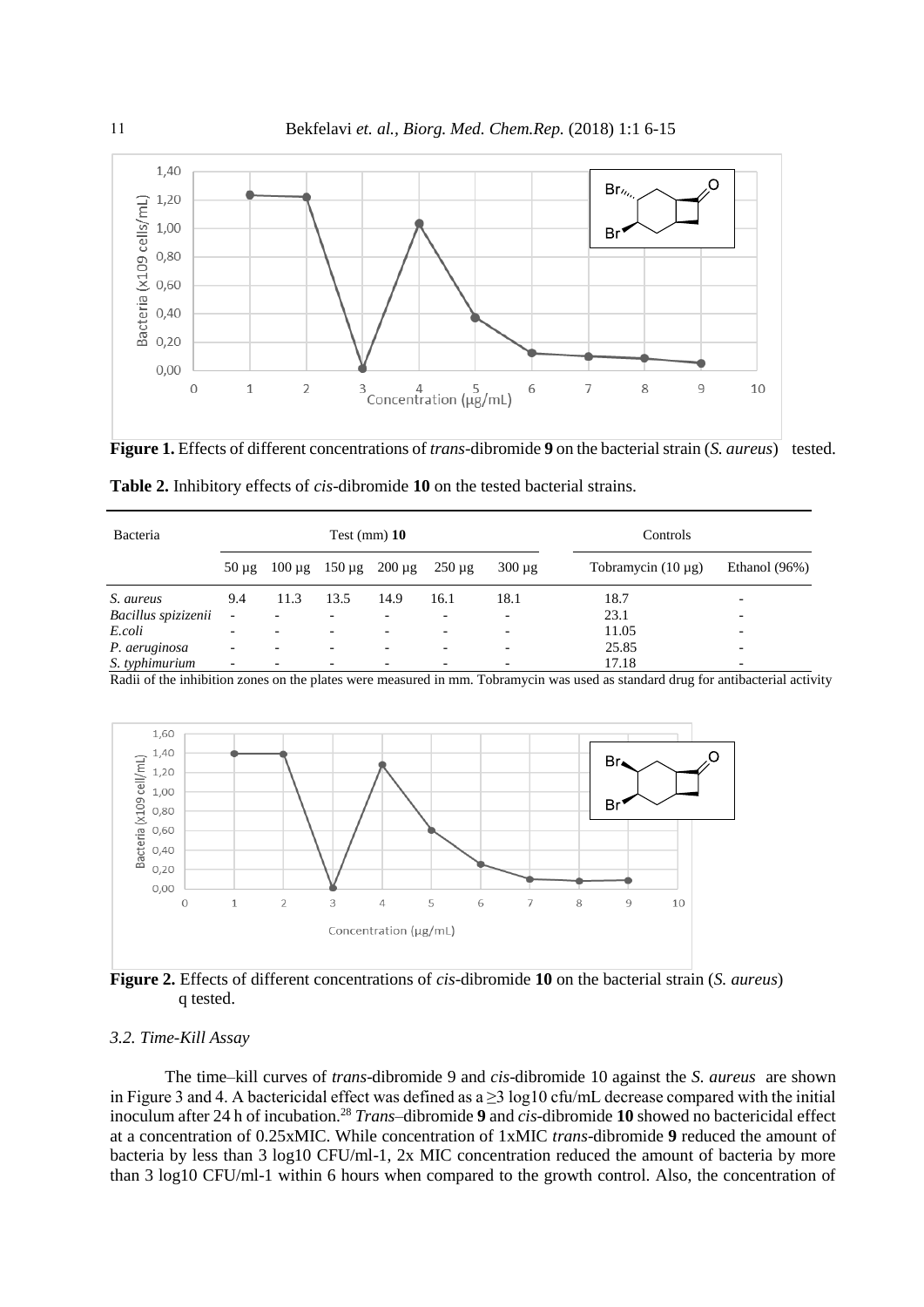2xMIC of *cis*-dibromide **10** substance caused a decrease in the amount of bacteria over 3 log10 CFU/ml-1 within 6 hours. Nevertheless, 1xMIC concentrations of *cis*-dibromide **10** and *trans*-dibromide **9** showing bacteriostatic activity.



**Figure 3.** Time-Kill curve of *trans-*dibromide **9** (µg/mL)\*

\*Time-Kill curve of *trans*-dibromid **9** ( ug/ml)against *S. aureus.* 0,25× MIC (black diamonds); 1xMIC (white circles); 2×MIC (black triangles); growth control (white triangles); and Tobramycin control (black square).



**Figure 4.** Time-kill curve of *cis*-dibromide **10** (µg/mL)\*

\*Time-Kill curve of *cis*-dibromid **10** ( ug/ml)against *S. aureus.* 0,25× MIC (black diamonds); 1xMIC (white circles); 2×MIC (black triangles); growth control (white triangles); and Tobramycin control (black square)

#### *3.3. Cytotoxicity Results /Cell kinetic parameter-mitotic index (MI)*

Table 3 shows the values of MI in lymphocyte cultures treated with four different concentrations of *trans*-dibromide **9** and *cis*-dibromide **10** substrates (150 µg/mL, 200 µg/mL, 250 µg/mL and 300 µg/mL).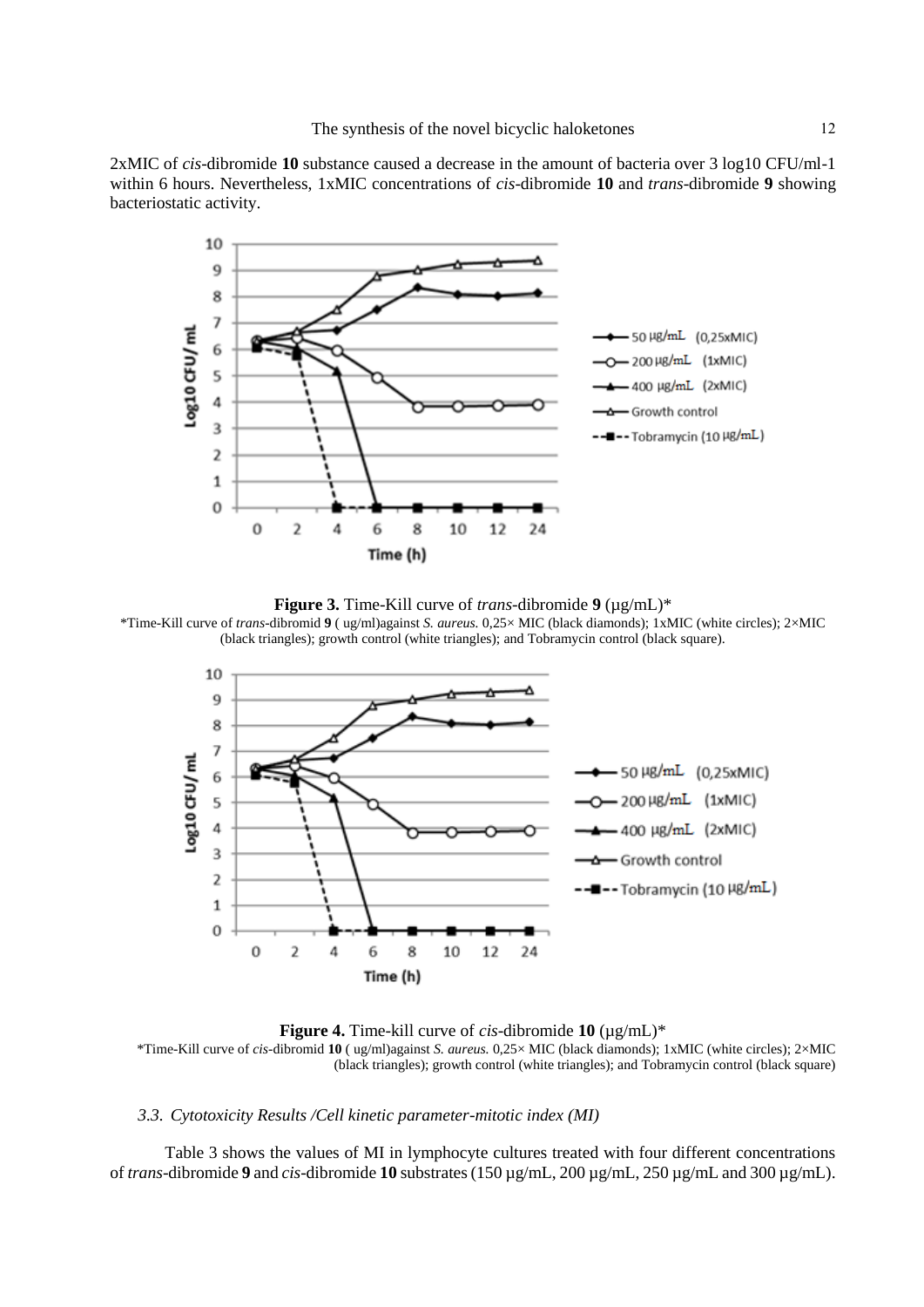All the concentrations of *trans*-dibromide **9** decreased the MI. There is a statistically significant difference between concentrations of *trans*-dibromide**9** (150 µg/mL, 200 µg/mL, 250 µg/mL and 300 µg/mL) and the negative control (p<0.05, p<0.001). Two concentration (150 µg/mL, 200 µg/mL) of *cis*-dibromide **10**  substrate increased the MI except for the concentration of 250 µg/mL of *cis*-dibromide **10**. The concentration of 250 µg/mL of *cis*-dibromide **10** did not cause any change in mitotic index values. This increase is statistically significant (p<0.001). Moreover, 300 µg/mL concentrations of *cis*-dibromide**10**  substrate significantly decreased the MI ( $p < 0.001$ ).

| Table 3. The values of MI in lymphocytes cultures treated with four different concentration of <i>trans-</i> |  |  |  |  |
|--------------------------------------------------------------------------------------------------------------|--|--|--|--|
| dibromide 9 and <i>cis</i> -dibromide 10 in vitro.                                                           |  |  |  |  |

|    | <b>Groups</b>     | Donor 1 | Donor 2 | Donor 3 | $Mean \pm SE$        |
|----|-------------------|---------|---------|---------|----------------------|
|    | $9-150 \mu g/mL$  | 47      | 62      | 59      | $56.8 \pm 4.58*$     |
| 2  | $9-200 \mu g/mL$  | 20      | 42      | 38      | $33.3 \pm 6.76$ ***  |
| 3  | $9-250 \mu g/mL$  | 12      | 20      | 16      | $16.0 \pm 2.30$ ***  |
| 4  | 9-300 $\mu$ g/mL  |         | 10      | 11      | $8.66 \pm 1.85$ ***  |
| 5  | 10-150 $\mu$ g/mL | 96      | 108     | 102     | $102.0 \pm 3.46$ *** |
| 6  | $10-200 \mu g/mL$ | 92      | 100     | 84      | $92.0 \pm 4.61$ ***  |
|    | $10-250 \mu g/mL$ | 67      | 65      | 79      | $70.3 \pm 4.37$      |
| 8  | $10-300 \mu g/mL$ | 25      | 28      | 30      | $27.6 \pm 1.45***$   |
| 9  | NC.               | 66      | 67      | 71      | $68.0 \pm 1.52$      |
| 10 | PC (MMC 2µg/mL)   | 34      | 41      | 33      | $36.0 \pm 2.51$ ***  |

\*p<0.05, \*\*\*p <0.001 compared with negative control

# **4. Conclusion**

We synthesized dichlorobicyclic ketone **7** from 1,4-cyclohexadiene (**6**) in good yield by using a ketene addition reaction. After the reduction reaction of the chlorine, the addition of bromine to bicyclic ketone **8** was performed.

The in vitro antibacterial activity of the synthesized compounds were determined by broth macrodilution method using Gram-positive and Gram-negative organisms. Tobramycin used as a control antibiotic. It was observed that *trans*-dibromide **9** and *cis*-dibromide **10** showed antibiotic properties against *S. aureus ATCC 25923*. However, no antibacterial effects on the other test strains were observed. MIC values of *trans*-dibromide **9** and *cis*-dibromide **10** for 150 and 200 µg/mL were obtained, respectively.

Nowadays, people are exposed to various chemicals for many reasons such as environmental, occupational and therapeutic or lifestyle changes. Several chemicals have been shown to have toxic effects in many *in vivo* and *in vitro* studies including prokaryotic and eukaryotic systems.12-14,17,18,29 Several studies have indicated that one of the most major response in cells exposed to chemicals, ionizing radiation, and/or other genotoxic agents is the inhibition or the delay of cell-cycle progression. MI is used as an indicator of cell cytotoxicity.<sup>12,13,15</sup>

According to the data reported in the present study, four different concentrations of *trans*-dibromide **9** and *cis*-dibromide **10** affected the MI, considered as a parameter of cell kinetic or cytotoxic activity. The fact that all concentrations of trans-dibromide9 cause a decrease in mitotic index values indicates that this substance can be considered as a mitotic inhibiting agent at the cellular level and in vitro. These data reveal that all the concentrations of *trans*-dibromide **9** had cytotoxic effects at cellular level and likewise, the 300 µg/ml concentrations of cis-dibromide **10** has mitotic inhibitory properties because it cause a decrease in mitotic index values. It can be said that two concentrations (150 µg/mL and 200 µg/mL) of *cis*-dibromide **10** have a mitotic stimulating effect because this concentrations cause an increase in mitotic index values.

#### **Acknowledgements**

The authors are indebted to Mersin University [BAP-2015-AP4-1235, BAP-FBEKB (ÖY) 2014- 1DR and BAP-2015-TP3-1236] for their financial support of this work.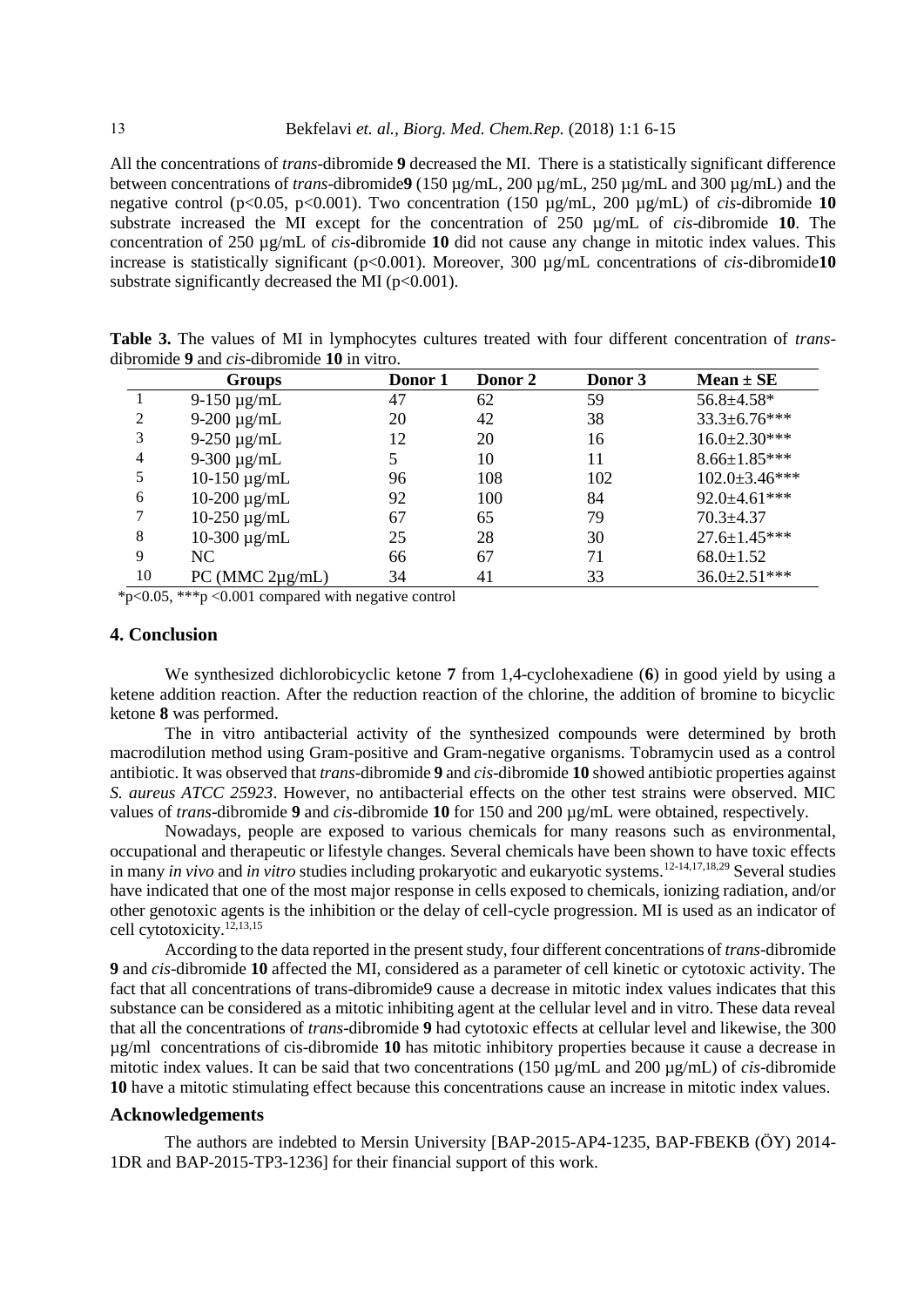# **Supporting Information**

Supporting information accompanies this paper on http://www.acgpubs.org/journal/ bioorganic-medicinal-chemistry-reports

# **ORCID**

Esen Yıldız Bekfelavi: [0000-0002-3117-6784](http://orcid.org/0000-0002-3117-6784) Pınar Küce Çevik: [0000-0001-6722-6096](http://orcid.org/0000-0001-6722-6096) Özgür Yılmaz: [0000-0001-9278-1091](http://orcid.org/0000-0001-9278-1091) Nermin Şimşek Kuş: [0000-0002-5402-2614](http://orcid.org/0000-0002-5402-2614) Gökhan Coral: [0000-0002-3533-118X](http://orcid.org/0000-0002-3533-118X) Ayla Çelik: [0000-0002-0127-3639](http://orcid.org/0000-0002-0127-3639)

## **References**

- [1] Fleming, A. On the antibacterial action of cultures of a penicillium, with special reference to their use in the isolation of *B. influenza. Br. J. Exp. Path.* **1929**, *10*, 226-236.
- [2] Bright, G.M.; Nagel, A.A.; Bordner, J.; Desai, K.A.; Dibrino, J.N.; Nowakowska, J.; Vincent, L.; Watrous, R.M.; Sciavolino, F.C.; English, A.R. Synthesis, in vitro and in vivo activity of novel 9-deoxo-9a-aza-9ahomoerrythromycin a derivatives: a new class of macrolide antibiotics, the azalides. *J. Antibiot.* **1988**, *41(8)*, 1029-1047.
- [3] Tolstikov, G.A.;. Shults, E.E.; Vafiva, G.F.; Tolstikova, T.G.; Davydova, V.A.; Ismagilova, A.F.; Spirikhin, L.V.; Zarudii, F.A.; Lazareva, D.N. Synthesis and biological activity of antibiotic analogs from the hydrogenated anthraquinone series. *Pharmaceut. Chem. J.,* **1991**, *11*, 808-805.
- [4] Wong, C.H.; Bryan, M.C.; Nyffeler, P.T.; Liu, H.; Chapman, E. Synthesis of carbohydrate-based antibiotics. *Pure Appl. Chem*. **2003**, *75(2-3)*, 179-186.
- [5] Sieber, S.A.; Marahiel, M.A Molecular mechanisms underlying nonribosomal peptide synthesis: approaches to new antibiotics. *Chem. Rev.* **2005**, *105*, 715-738.
- [6] Aufort, M.; Herscovic, I.J.; Bouhours, P.; Moreau, N.; Girard, C. Synthesis and antibiotic activity of a small molecules library of 1,2,3-triazole derivatives. *Bioorg. Med. Chem. Lett.,* **2008**, *18(3)*, 1195-1198.
- [7] Rowley, D.C. Total synthesis: A cascade of new antibiotics. *Nat. Chem.* **2009**, *1,* 110-112.
- [8] Zaref, M.; Iqbad, R.; Mirza, B.; Khan, K.M.; Manan, A.; Asim, F.; Khan, S.W. Synthesis and antimicrobial activity of some derivatives of acylhydrazine including novel benznediazasulfonamides. *Arkivoc*, **2008**, 141- 152.
- [9] Balemans, W.; Vranckx, L.; Lounis, N.; Pop, O.; Guillemont, J.; Vergauwen, K.; Mol, S.; Gilissen, R.; Motte, M.; Lançois, D.; Bolle, M.; Bonroy, K.; Lill, H., Andries, K.; Bald, D.; Koul, A. Novel antibiotics targeting respiratory ATP synthesis in gram-positive pathogenic bacteria. *Antimicrob. Agents Chemother.*, **2012**, *56*, 4131-4139
- [10] Yılmaz, Ö.; Şimşek Kuş, N.; Küce, P.; Coral, G.; Çelik, A.; Gültekin, M. S. Simple and convenient preparation of some bicyclic alcohols and epoxide derivatives: Promising antibiotic activities of (rac)-dimethyl 3,8 dioxatricyclo[3.2.1.02,4]oct-6-ene-6,7-dicarboxylate. *Med. Chem. Res*., **2015**, *24(6),* 2709-2716 .
- [11] Glassford, I.; Teijaro, C. N.; Daher, S. S.; Weil, A.; Small, M. C.; Redhu, S. K,; Colussi, D. J.; Jacobson, M. A.; Childers, W. E.; Buttaro, B.; Nicholson, A. W.; MacKerell, A. D.; Cooperman, B. S.; Andrade, R. B. Ribosome-templated azide-alkyne cycloadditions: Synthesis of potent macrolide antibiotics by in situ click chemistry. *J. Am. Chem. Soc.,* **2016**, *138,* 3136-3144.
- [12] Anderson, D.; Jenkinson, P. C.; Dewdney, R. S.; Francis, A. J.; Godbert, P.; Butterworth, K. R. Chromosome aberrations, mitogen induced blastogenesis and proliferative rate index in peripheral lymphocytes from 106 control individuals of the U.K. population. *Mutat. Res.,* **1988**, *204,* 407–420.
- [13] Scott, D.; Galloway, S.; Marshall, R.; Ishidate, M.; Brusick, D.; Ashby, J.; Myhr, B. Genotoxicity under extreme culture conditions. *Mutat. Res.,* **1991**, *257,* 147–205.
- [14] Çelik, A.; Akbas, E. Evolution of sister chromatid exchange and chromosomal aberration frequencies in peripheral blood lymphocytes of gasoline station attendants. *Ecotoxicol. Environ. Saf.* **2005**, *60* 106–112.
- [15] Çelik, A.; Aras Ateş, N. The frequency of sister chromatid exchanges in cultured human peripheral blood lymphocyte treated with metronidazole *in vitro*. *Drug Chem. Toxicol.*, **2006**, *1*, 85–94,
- [16] Moorhead, P. S.; Novell, W. J.; Wellman, D. M.; Battips, D.; Hungerford, A. Chromosome preparations of leukocytes cultured from peripheral blood. *Exp. Cell. Res*., **1960**, *20,* 613–616.